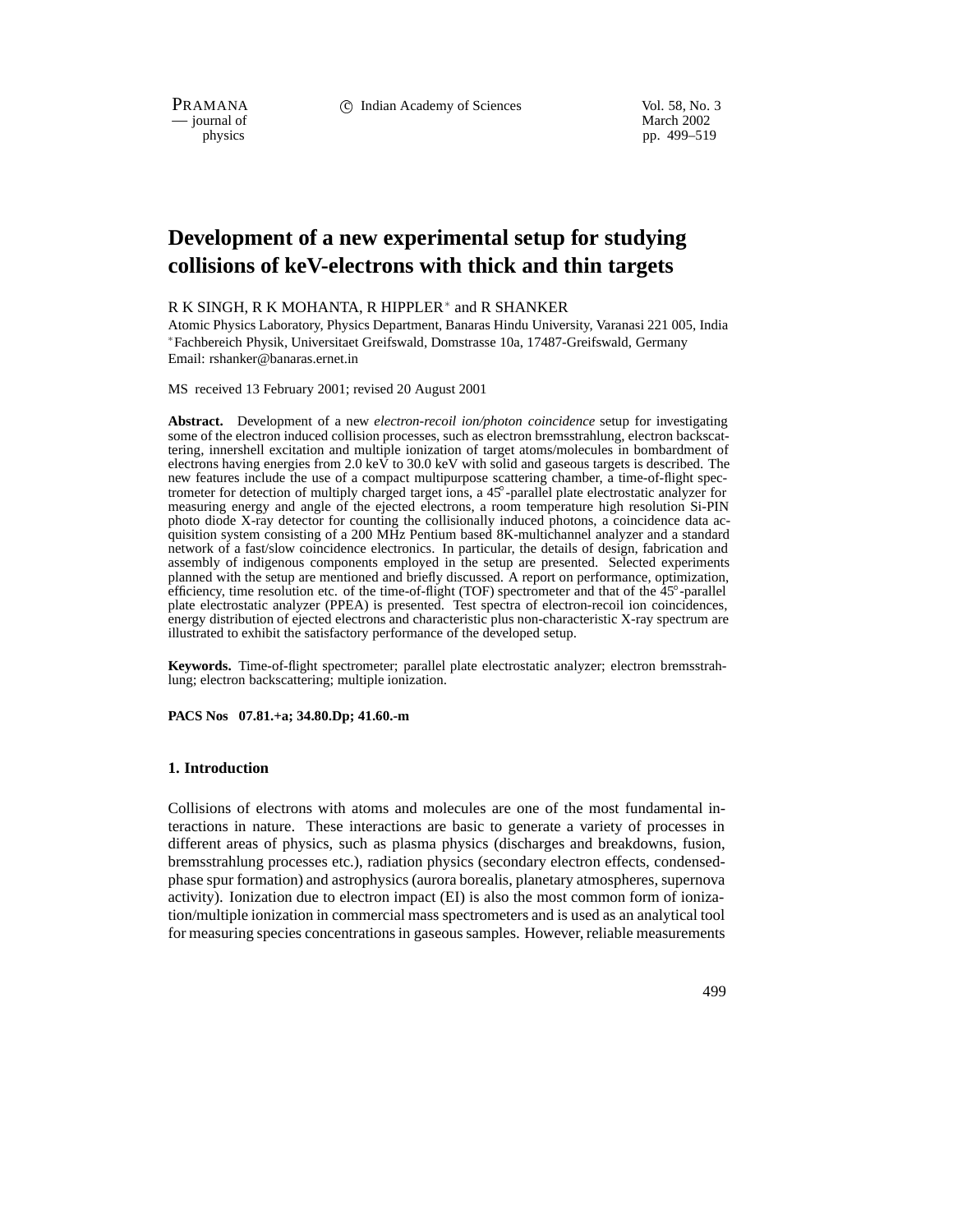of EI ionization cross-sections, thick-target bremsstrahlung, electron backscattering and those of secondary electrons are lacking except for simple atoms and molecules. Crosssections, in particular, for single ionization of the rare gases are generally regarded as well-known with independent measurements now agreeing to within 5–15% [1–3]. Recent measurements of singly differential cross-sections (SDCS) and doubly differential crosssections (DDCS) for ejection of secondary electrons from atomic gases by electron impact have been reported [4,5]; but few sets of data exist for partial doubly differential ionization cross-sections [6]. In addition, much work has recently been done on ionization of atoms to higher charge states [7].

The bremsstrahlung spectra produced by electron bombardment of thick targets are important for knowing the process of penetration of electrons through matter. They are also of practical interest because of the widespread experimental and commercial use of Xrays and electron beams. X-ray spectra from medical X-ray units and from commercial X-ray tubes have been reported in the literature, but comparison of such spectra to theoretical models of thick target bremsstrahlung production is hindered by the large inherent filtration and fixed angles. The connection between the thick target and the thin target bremsstrahlung formulas requires a *comprehensive theory* on the passage of electron through matter. Recently, some work in this direction has been carried out in our laboratory on the measurement of absolute intensity and the doubly differential cross-sections for electron bremsstrahlung spectra at keV energies with thick targets [8–10]. The angular dependence of thick target bremsstrahlung spectra has been studied by Quarles and his coworkers [11] in the recent past.

The electron backscattering behaviour of solid targets, especially of thin films on bulk substrates is essential for applications in electron beam lithography, for micro fabrication of semiconductor chips, in scanning electron microscopy and for microprobe analysis. The backscattering process is also of value in the development of theories of bremsstrahlung production, cathodoluminescence, secondary electron emission, and bombardment induced conductivity. Very recently, we have measured the angular dependence of the backscattering coefficient from tungsten at electron impact energies of 3.0 keV and 5.0 keV [12].

Keeping in view the significance and the potential applications of electron interaction with solid and gaseous targets, we thought it worthwhile to develop a new experimental setup for making systematic studies of different collision processes, such as, the multiple ionization of atoms and molecules using a coincidence technique, the electron bremsstrahlung and the electron backscattering in the electron impact energy range of 2.0 keV to 30.0 keV. In this paper, we intend to describe the technical aspects of the experimental setup and details of design, fabrication and assembly of various indigenous components that are needed for measuring X-rays, secondary electrons and collision induced target ions. The study of performance, efficiency, precision involved with various components and that of the test results is conducted and reported.

It may be pointed out that this setup is the first of its kind in the country and is dedicated for analyzing X-rays, target ions and ejected electrons from atoms and molecules in energetic electron-atom/molecule collisions as a function of their emission angle and energy simultaneously using a coincidence technique at a chosen incident energy of electrons.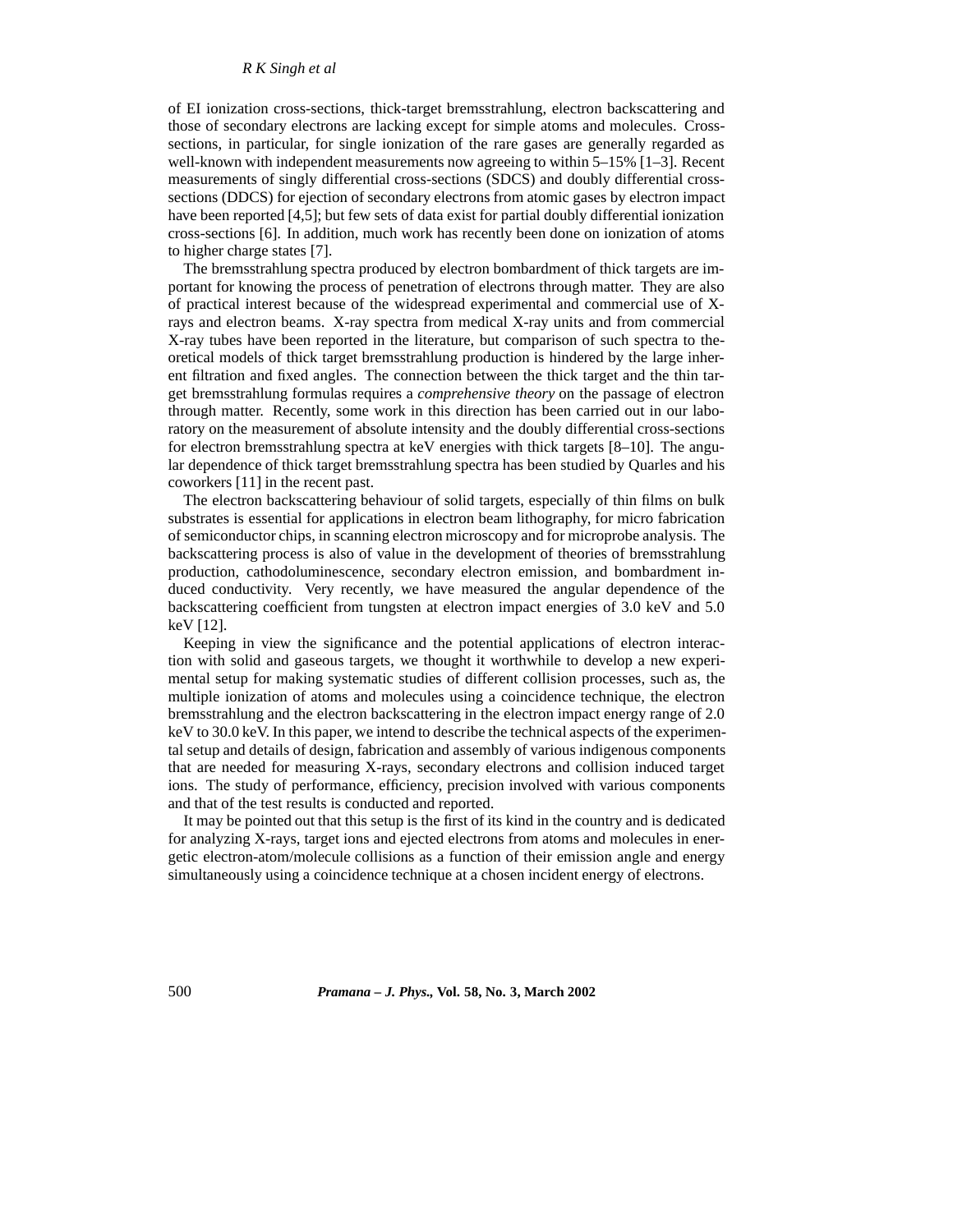#### **2. Design, fabrication and development of the experimental setup**

The experimental setup consists of the following major components:

- A compact scattering chamber
- A target handling system
- Faraday cup and charge measuring device
- High vacuum and pressure monitoring system
- A 50 keV electron gun
- A time-of-flight (TOF) spectrometer
- A 45°-parallel plate electrostatic analyzer (PPESA)
- Detectors (channel electron multiplier (CEM) and Si-PIN photodiode detector)
- A signal processing and data acquisition system

Description of each component is given in the respective subsections.

#### 2.1 *Compact scattering chamber*

A suitable scattering chamber has been designed and fabricated for the study of multiple ionization and bremsstrahlung photons generated from the interaction of energetic electrons with gaseous and solid targets. A schematic diagram of the chamber is shown in figure 1. The scattering chamber is a SS-cylinder of 216 mm height and 239 mm inner diameter. It has two collinear ports A, each fitted with a KF16 coupling; one adopts the electron gun via a differential pumping while the other one couples a Faraday cup. A detachable SS-plate B of 300 mm diameter and 12 mm thickness sits on top of the scattering chamber and can be sealed with a viton O-ring (diameter 242 mm). This plate is provided with two ports C each fitted with KF25 couplings, which adopt the pressure gauge heads. At the center of the top plate, a small circular SS-plate D of diameter 70 mm and thickness 5 mm is fitted, which contains two ports to facilitate the mounting of target gas inlet and outlet. The target gas inlet can be either attached with a hypodermic needle or with a gas cell E. The small plate D can be replaced by a movable target holder assembly for mounting the solid targets. This arrangement permits a proper positioning of the solid targets without cycling the vacuum of the system. The bottom plate F of scattering chamber is a SS-plate of 300 mm diameter and 12 mm thickness. Center of this plate is fitted with a SS-cylinder of 109 mm length with CF100 flange G. Flange G adopts a SS-cylinder of 80 mm length with a CF100 to ISO 100 transition coupling (not shown in the figure). The ISO 100 flange directly couples a turbo molecular (TM) pump. Further, a SS-plate H of 150 mm diameter and 5 mm thickness is fixed on the bottom plate (F) of the scattering chamber. There are several holes in plate H for evacuating the scattering chamber. An aluminum cylindrical stand I and a circular-rotating disc J are co-axially fixed at the center of the plate H. A cylindrical stand holds the hypodermic needle assembly or the gas cell (E) for providing the gaseous targets. A stand K is mounted on the rotating disc to hold the PPEA and the CEM. This arrangement facilitates the rotation of PPEA and CEM around the collision center by a remote control device L, with an accuracy of  $\pm$  0.5 °.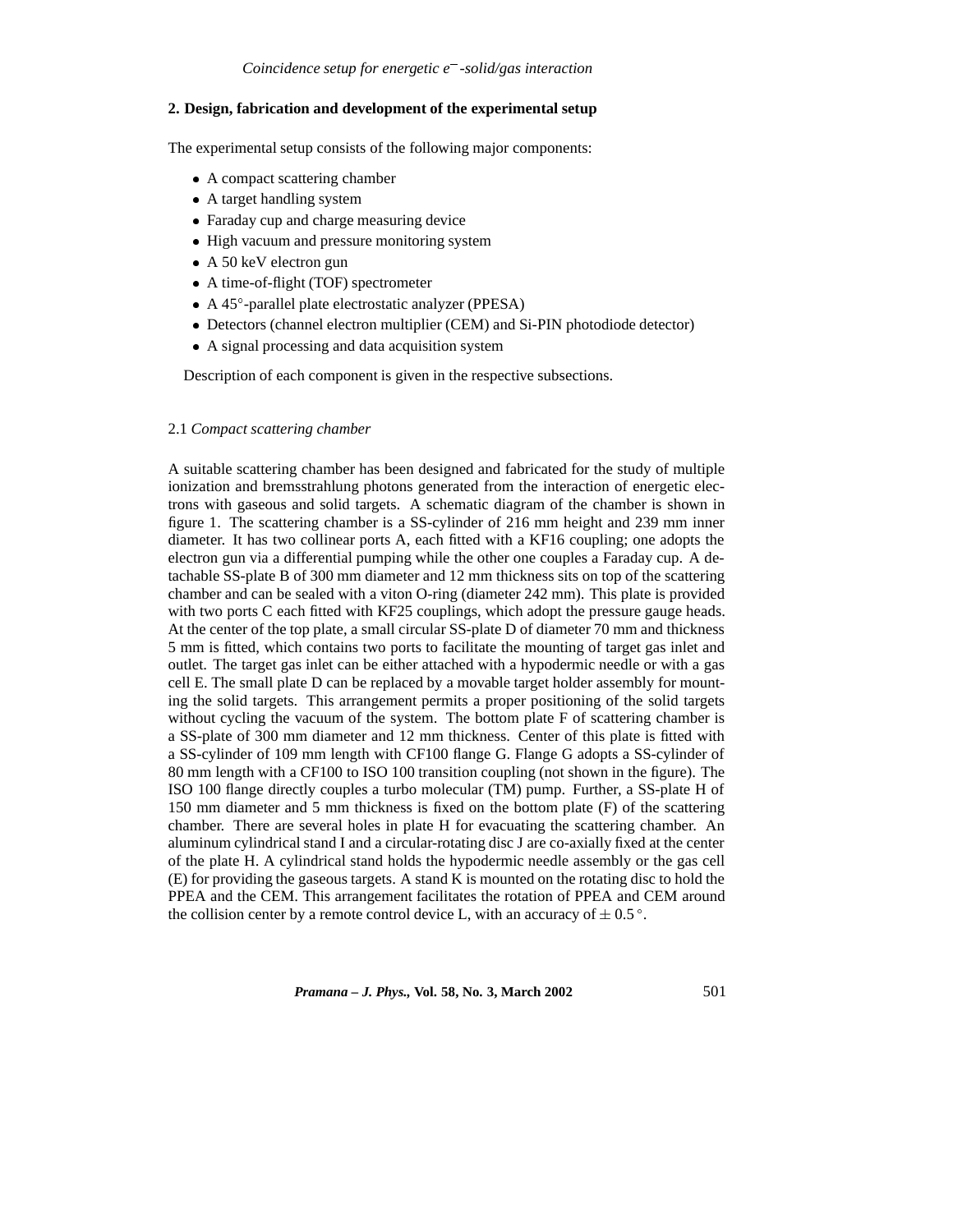

**Figure 1.** Cross-sectional view of the main scattering chamber. Meaning of various alphabetical symbols appearing in the figure are described in the text.

There are five additional ports M on the vertical wall of the scattering chamber, each is fitted with a ISO-70 flange which are positioned at  $+30^{\circ},+90^{\circ},-135^{\circ},-60^{\circ}$  and  $+120^{\circ}$ with respect to the electron beam direction. The centers of each port, the level of electron beam and the collision center all lie in the same horizontal plane. A special adapter has been constructed to insert the Si-PIN photodiode X-ray detector very close to the collision center. This adapter can be fitted on any one of the five ports. It allows the Si-PIN photodiode detector to look through a 5 mm hole situated on the end cap of the detector. In the present configuration, one of the five ports is used to serve as a 'viewing port' and two others are used to carry electrical connections from CEMs, TOF and PPEA units. Five BNCs and one SHV connectors are fixed on each flange of these ports with araldite to meet the above purpose.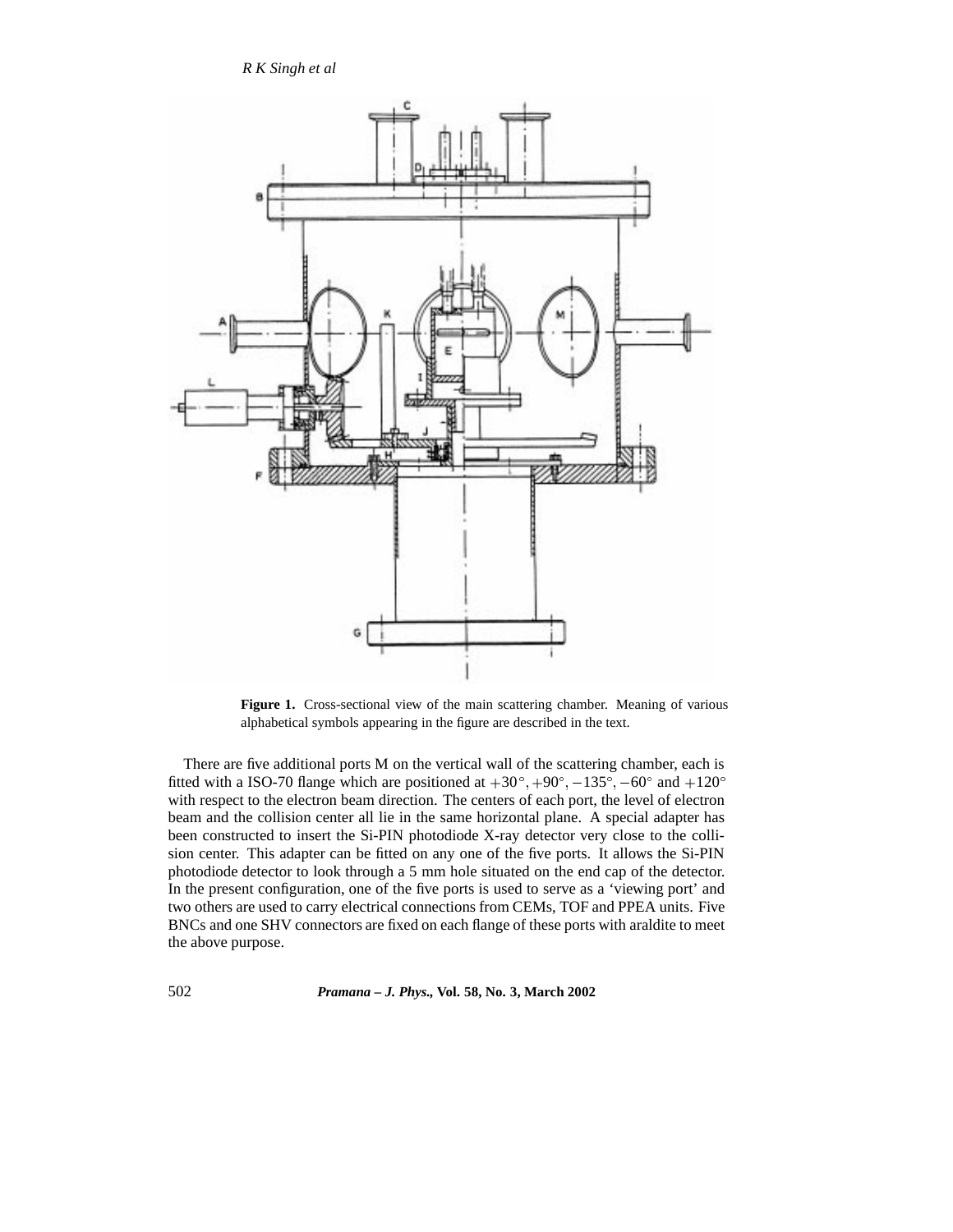#### 2.2 *Target handling system*

2.2.1 *Gas beam using a hypodermic needle*: A hypodermic needle ( $\phi \sim 1$  mm and length 30 mm) or a multicapillary tube is mounted on an aluminium hollow cylinder having 90 mm length, 50 mm outer diameter and 4 mm wall thickness (see figure 2). The cylinder was machined in such a way that on one hand, it allows the electron beam to traverse through two collinear holes of 8 mm diameter in a horizontal plane; on the other hand, it allows the gas beam to emanate from the hypodermic needle which crossfires the electron beam at  $90^\circ$  in the center of the scattering chamber. The target gas is put into the collision zone through a teflon tubing attached to the hypodermic needle. Provision is made to move the needle's tip up or down for its proper alignment with respect to the electron beam. A horizontal flat aluminium platform of dimensions 130 mm  $\times$  39 mm  $\times$  1 mm is attached to the above cylinder for mounting the TOF and the CEM on it. The lower tip of the hypodermic needle can be placed in between the two electrodes  $P_+$  and  $P_-$  of the TOF (see figure 3). The CEM of the TOF spectrometer is sandwiched between the two vertical plates fixed on the platform, which provides a provision to move the CEM along the axis of TOF towards or away from the latter. A hole of 10 mm diameter is drilled in the platform just below the hypodermic needle to finally pump down the target gas by a TM pump placed underneath. The whole system sits on a hollow cylindrical stand of the scattering chamber (see subsection 2.1). This stand facilitates the aluminium cylinder to move up or down for its alignment with respect to the electron beam.



**Figure 2.** Schematic diagram of the hypodermic needle assembly. T: teflon tube; H: hypodermic needle; P: platform for mounting the TOF and the CEM.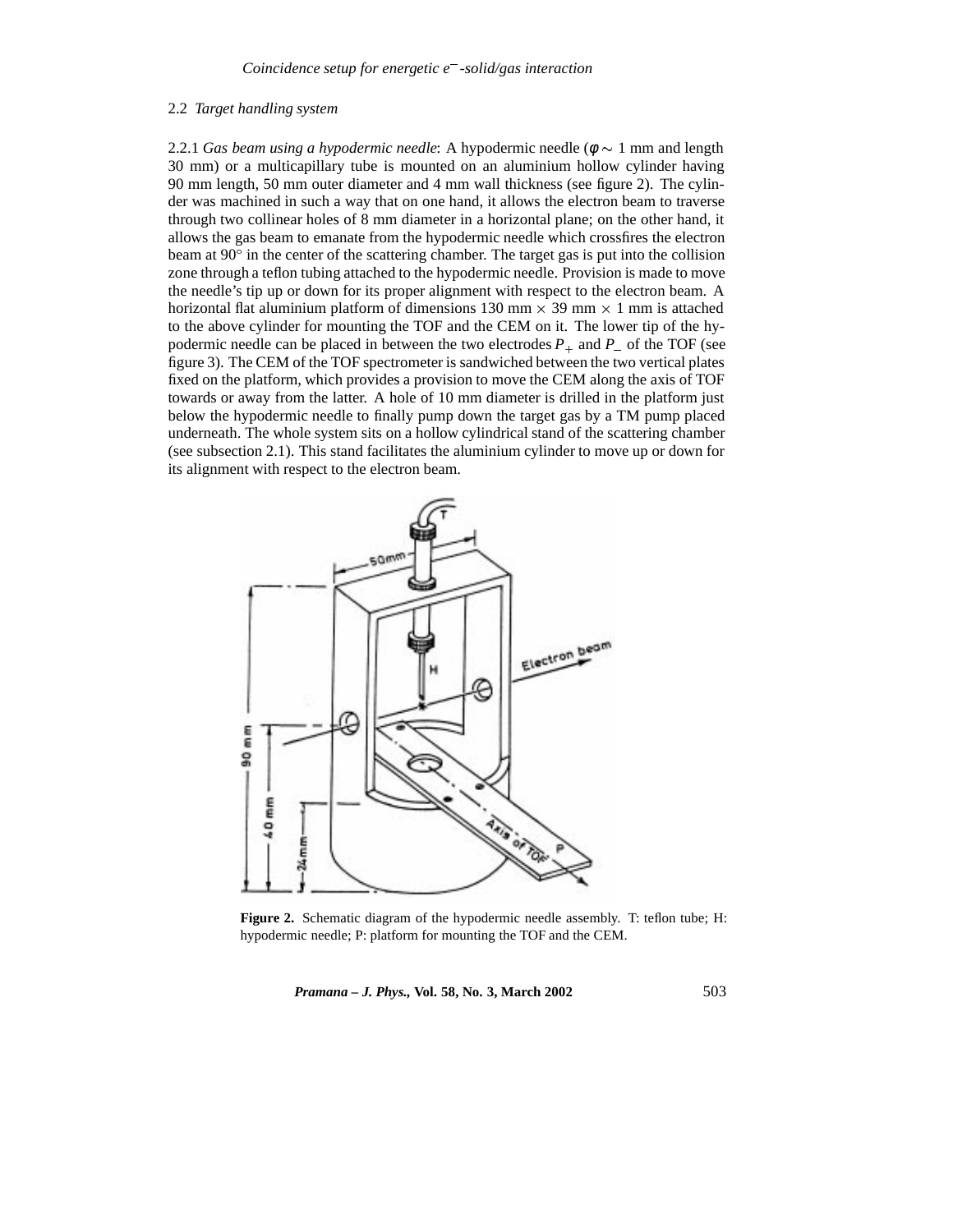

**Figure 3.** Principle diagram of a TOF spectrometer.  $P_+$  and  $P_-$ : extracting electrodes for electrons and ions, respectively; D: drift tube; G: SS grid; A: accelerating plate; T: teflon ring; S: SS rod.

2.2.2 *Gas cell*: A cylindrical gas cell having an identical diameter as that of the Alcylinder (hypodermic assembly) but of height 60 mm, is needed for determining the crosssections of reaction products on *absolute scale* as well as for studying the atomic field bremsstrahlung from gaseous targets. The bottom of the gas cell is closed while the upper end is provided with two ports for inlet and outlet of the target gas. It has two collinear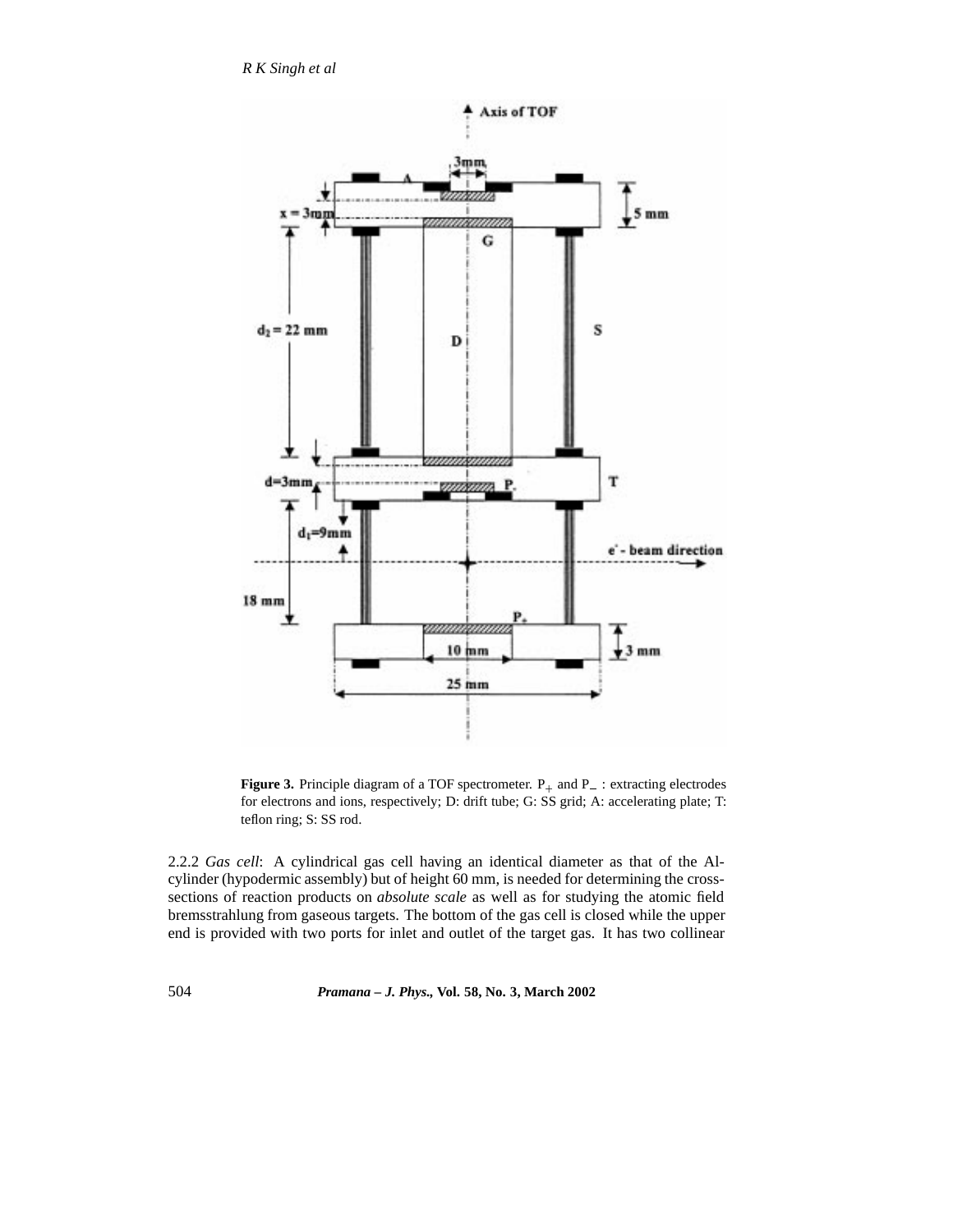#### *Coincidence setup for energetic e -solid/gas interaction*

holes of 8 mm diameter through which the collimated electron beam passes and traverses the gas cell. A slot of 5 mm height is cut in the cylinder on one side of the collinear ports in a horizontal plane containing electron beam and the axis of Si-PIN photodiode detector (see figure 1). The slot is covered with a  $6 \mu m$  thick hostaphan foil. The target gas is introduced in the cell through a teflon tubing attached with an inlet port of the cell. The adjustment of the input gas pressure in the cell is done by a fine needle valve (Balzer-EVNO1O HI) in such a way that a *single collision condition* is maintained in the gas cell. The pressure of the gas cell is measured on an absolute scale by a MKS Baratron membrane manometer (model-127aa-00001D).

2.2.3 *Mounting of the solid targets*: A vacuum tight movable target holder (a SS-shaft of 10 mm diameter) is mounted at the center of an aluminium plate of 70 mm diameter and 5 mm thickness. When one wishes to use a solid target, this plate together with the target holder replaces the identical plate used earlier for gas targets (see subsection 2.1). Thin self-supporting foils of desired elements are mounted on an aluminium frame having four consecutive holes each of 12 mm diameter. The frame is attached to the SS-shaft through an insulator. This arrangement enables the positioning of the foil at a desired place and at a desired angle in the center of the chamber without cycling the vacuum in the system (for details, see ref. [13]).

## 2.3 *Faraday cup*

A Faraday cup is a device to collect the charge of the transmitted electron beam through the target. In our setup, it consists of a hollow SS-cylinder of 75 mm length and 10 mm inner diameter and it is snuggly fitted over a copper tube of length 6 mm and inner diameter 9 mm. A teflon ring of 16 mm diameter fitted over the SS-cylinder is connected to a SS-tube of 100 mm length which finally couples with the scattering chamber. This teflon ring holds the cylinder in a horizontal plane and it is properly insulated from the scattering chamber. The output signal from the copper cylinder is taken out through a BNC connector.

#### 2.4 *High vacuum and pressure monitoring system*

The main scattering chamber is evacuated by a combination of a TM pump (TPH-240, Inlet-DN-100 ISO, 240 l/s) and a fore-pump (E2M8, 8.2 m<sup>3</sup>/h), while the electron gun enclosure by a TM pump (TPU-062, Inlet-DN-63CF, 52 l/s) and a fore-pump (E2M5,  $5m<sup>3</sup>/h$ ). The pressures maintained by the pumps are measured by two compact full range dual gauge heads: PKR 251 (Pirani and cold cathode gauges) coupled with their respective control units. TM pumps and pressure measuring devices were purchased from M/S Balzer Pfeiffer GmbH, Germany, while the fore-pumps were obtained from M/S Edward High Vacuum Instrumentation, UK. The stabilized powers to TM pumps and to their controllers were given through a 5 kW Servo Stabilizer and to fore-pumps through a 3 kW AVS. The base pressure of the scattering chamber and that of the electron enclosure are found to be better than  $1.6 \times 10^{-6}$  torr.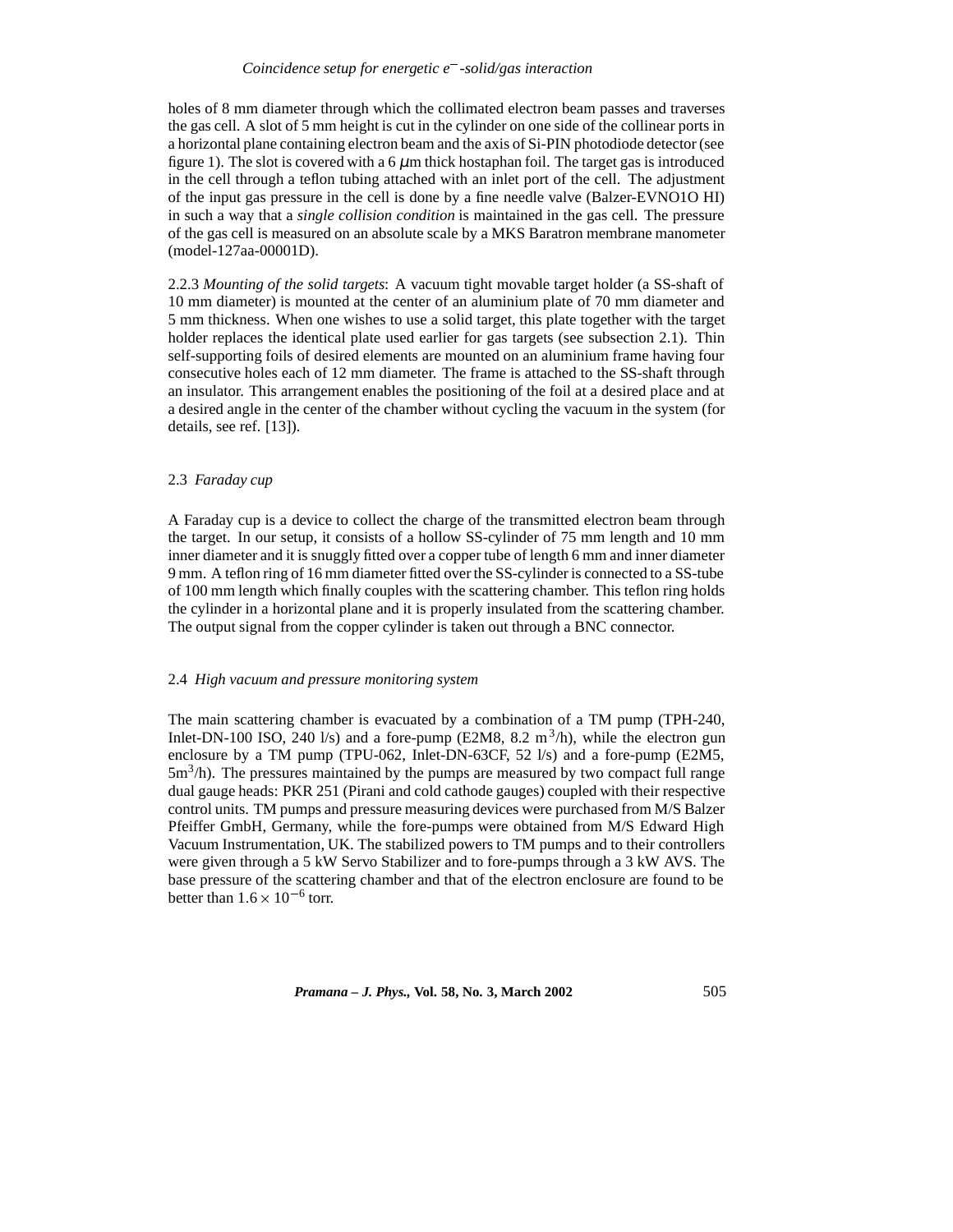## 2.5 *50 keV electron gun*

In the present setup, we are using a custom built electron gun, model EK-50-H.V. with required high voltage power supply (M/S STAIB Instruments, Germany). This electron gun has been developed specially for high beam energy applications. All electrical requirements, i.e., filament current, grid voltage, focusing voltage and deflecting voltage are supplied by a single compact 50 kV power supply (NEK-50-HD). The deviation unit, which is an electromagnetic coil, can be rotated freely around the gun axis. A remote box with a 4-m cable controls X-Y deflecting, focusing and grid voltages. Beam energy can be varied between 2 keV and 30 keV with an accuracy of 1%. The beam spot lies between 50  $\mu$ m to 3 mm depending upon the working distance (10–100 cm) from the mounting flange of the electron gun.

2.5.1 *Coupling of electron gun with scattering chamber*: The electron gun is coupled with the main scattering chamber through a standard 'cross' having CF35 flanges (see figure 4). In order to keep the electron gun under vacuum while not in use, a gate valve (M/S VAT Vakuumventile, Switzerland) is interposed between TM pump and the electron gun through CF35 couplings. The opposite flange of the gate valve is coupled with one of the horizontal ports of the cross. The other end of the cross couples the main scattering chamber through a reducer, CF35 to KF16. The vertical upper port of the cross is coupled with a 25 cm long



Figure 4. Schematic diagram of the 'CROSS' showing the coupling arrangement of gate valve, pressure gauge head, turbo-molecular pump and main scattering chamber.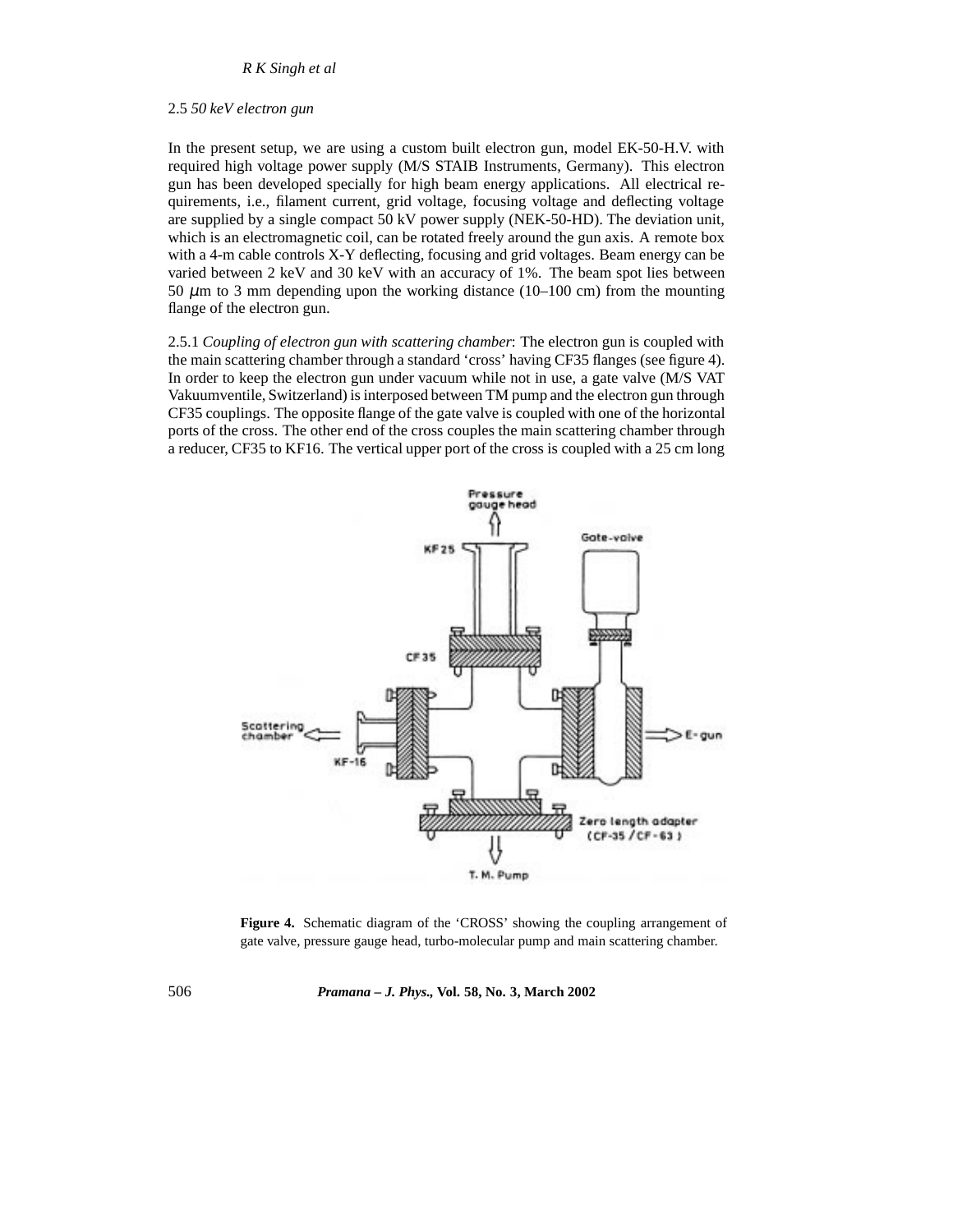reducer (CF35 to KF25) for mounting a pressure gauge head. A large separation between the beam path and the gauge head is necessary because the magnetic field caused due to the gauge head may influence the collimation of the electron beam. Lower port of the cross is attached with a zero length adapter (CF35 to CF63). The CF63 flange directly couples the TM pump (TPU-062) for evacuating the electron gun enclosure.

## 2.6 *Time-of-flight (TOF) spectrometer*

Interaction of fast moving electrons with neutral gaseous atoms results in ejection of a large number of electrons from the target. Various charge states of the ionized target atoms (multiply charged ions) can be separated on the basis of their times of flight over a certain path length, because the time of flight *T* of the ions of mass *m* and charge state *q* is proportional to the square root of  $m/q$ . Thus, when the ions reach the TOF detector, they are separated into bunches; each bunch corresponding to a certain value of  $m/q$ , or a specific charge state of the target ion.

A schematic diagram of the TOF setup is shown in figure 3. It has an interaction zone enclosed between two electrodes,  $P_+$  and  $P_-$ , where the electron beam crosses a beam of neutral gaseous atoms effusing from a hypodermic needle.  $P_+$  is the SS-grid (transparency 80%) of circular form of diameter 10 mm through which the ejected electrons pass and may enter into the PPEA. P\_ is the SS-circular disc of diameter 10 mm. The separation between  $P_+$  and  $P_-$  is 18 mm. A positive voltage on the  $P_+$  and an equal negative voltage on the P<sub>\_</sub> help in pulling out the electrons and ions respectively from their birthplaces in the opposite directions. A 3 mm hole in  $P_$  electrode provides a passage for the ions to come out from the interaction zone. The hole is covered with a SS-grid of parallel wires having 80% transmission efficiency for maintaining the uniform electric field. Once out of the hole, the ions are accelerated over a distance *d* (3 mm) before they enter an aluminium drift tube D of length 22 mm and diameter 10 mm. After coming out from the drift tube, ions are accelerated over a distance *x* (3 mm) and pass through a 3 mm hole of the last accelerating plate A. The accelerating plate A is a SS-disc of 10 mm diameter; it is kept at about  $-800$  V which provides enough kinetic energy for ions to impinge the cone of the CEM. The two ends of drift tube and hole of the plate A are again covered with grids of similar transmission as mentioned above. The assembly of plates, grids and drift tube is fixed on a series of teflon rings of diameter 24 mm. Teflon rings are aligned with the help of three SS-rods of 3 mm diameter. The rods are fixed in the rings at  $120^{\circ}$  from each other. A more detailed description of a similar TOF spectrometer can be found in our earlier work [14].

#### 2.7 45 *-Parallel plate electrostatic analyzer (PPEA)*

Electrostatic energy analyzer works on the principle that the path of a charged particle in an electric field is dependent on the particle's energy. The simplest analyzer consists of two parallel plates held at different potentials, thereby creating a uniform electric field between them. The charged particles that enter this field at  $45^{\circ}$  at the entrance slit, follow a parabolic path and are refocussed at the exit slit of the analyzer. According to their initial kinetic energy, those particles which are able to pass through the exit slit are detected. There is

*Pramana – J. Phys.,* **Vol. 58, No. 3, March 2002** 507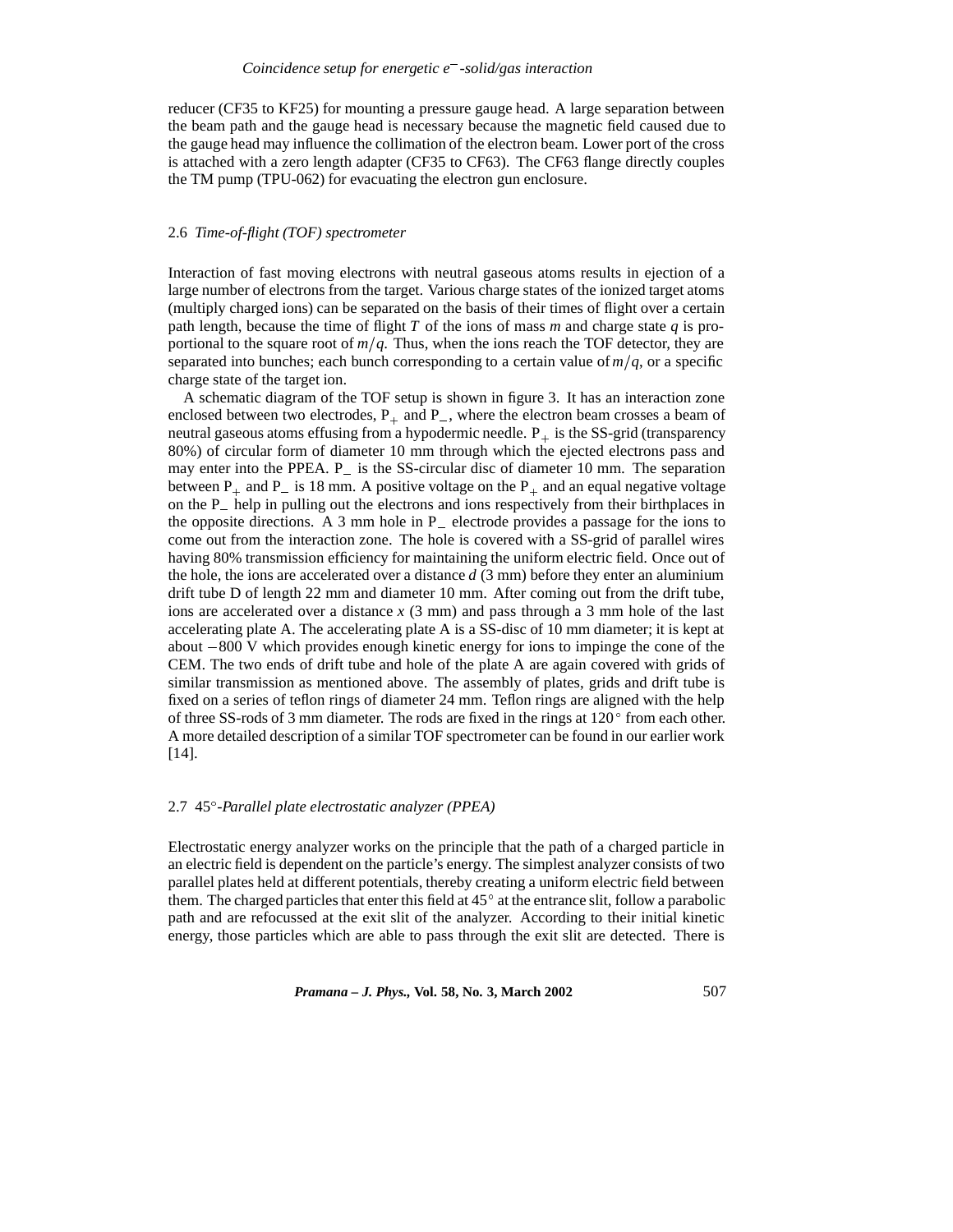a linear relationship between the voltage applied between the plates and the energy of the particles which are able to pass through both slits [15].

The schematic diagram of a PPEA is shown in figure 5. The front plates F are made from SS and have dimensions 100 mm  $\times$  40 mm  $\times$  3 mm. The entrance and exit slits are 4 mm wide and 10 mm in height and they are separated by a distance of 70 mm. The distance between front and back plates is 21 mm. These relatively wide slit widths are chosen so as to give a moderate energy resolution  $(\Delta E/E)$  of about 12% for a better transmission efficiency. In the case of low energy electron beam experiments, additional elastically scattered peak is also sometimes observed with the main elastic peak. This peak is due to the reflection of the low energy electrons (or ions) compared to the main elastic peak. These reflected low energy electrons from the back plate B are eliminated by adding two intermediate plates between the two end plates with an equal spacing between each other. Trajectory calculations can be made to determine the exact electron path under the influence of the electric field, so as to make apertures at the precisely right places in each of these intermediate plates. The two end plates along with intermediate plates are electrically insulated from each other by precision-machined teflon tubular supports.

For the energy analysis of electrons, the negative voltage is given to the back plate while the front plate is grounded; each of the intermediate plates between the front and back plates of the analyzer are connected by a resistance chain so as to provide a linear voltage gradient and thus create a uniform electric field. The PPEA has been designed and fabricated for us by M/S Sairam, Mumbai. A test spectrum of the energy distribution of ejected electrons using the PPEA at  $90^{\circ}$  to the electron beam direction in 8.0 keV e<sup>-</sup>-Ar collisions is shown in figure 6. In this figure, the peak appearing at about 200 eV arises due to the initial vacancy created in the L shell of argon and being filled by emission of Auger electrons.



**Figure 5.** Schematic diagram of a 45 $^{\circ}$ -parallel plate electrostatic analyzer.  $I_1$  and  $I_2$ : intermediate plates, R: resistance chain; T: teflon spacers; B: back plate; F: grounded plate.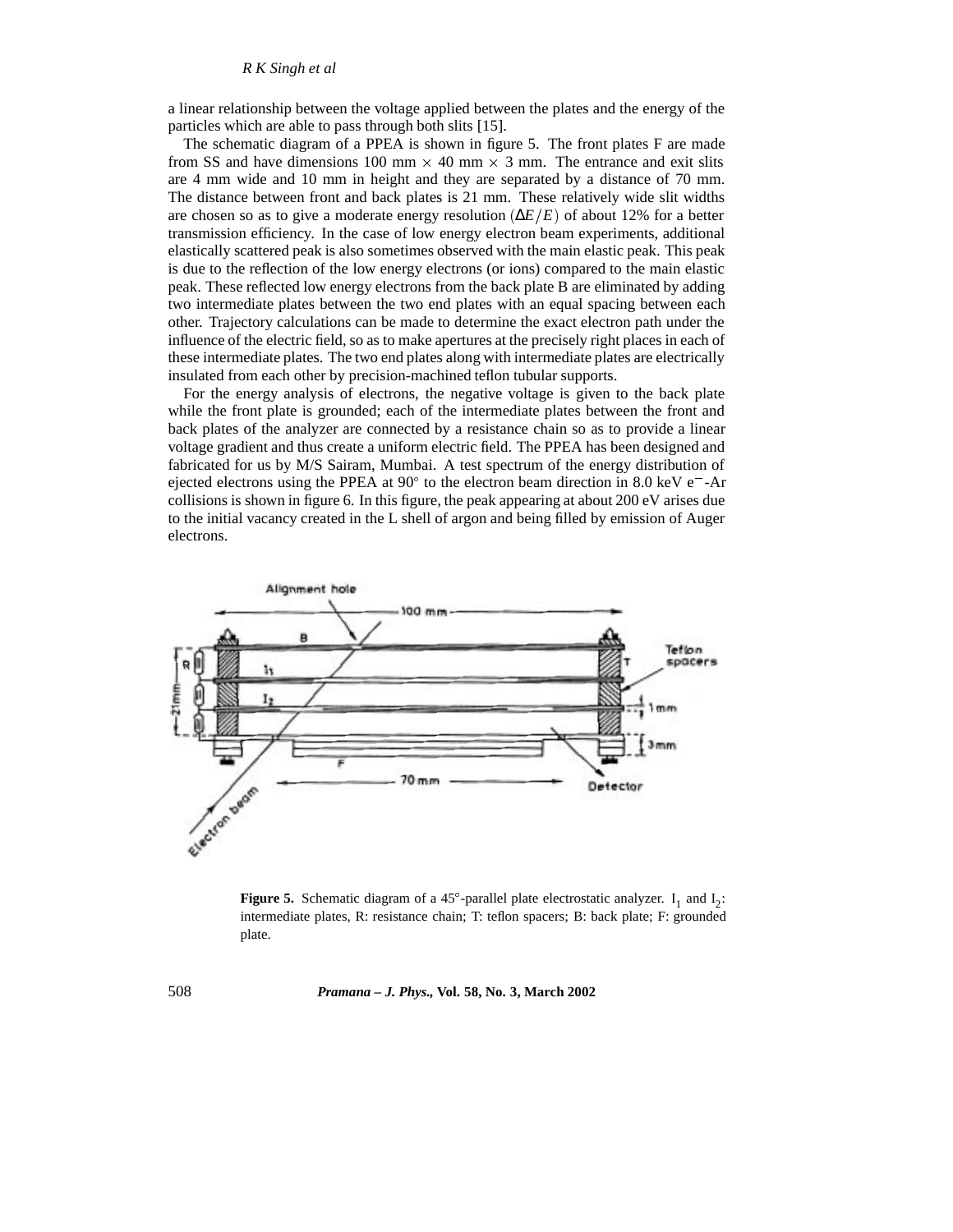

Figure 6. The energy distribution of ejected electrons at 90° to the electron beam direction in 8.0 keV *e* -Ar collisions.

#### 2.8 *Detectors*

For performing the multiple ionization experiments, one needs fast timing detectors for obtaining a reasonably good charge separation of the multiply charged ions. Both the micro channel plates (MCP) and the CEM can be used for this purpose. MCPs have better time resolutions than CEMs but they are fragile and need special care to handle, so we preferred to use two CEMs (model-MD-501, M/S AMPTEK Inc., USA) for detecting electrons and ions. The model MD-501 is a unit of compact design (dimensions: 83 mm  $\times$  57 mm  $\times$ 19 mm) provided with a high voltage converter and a charge sensitive preamplifier and has several attractive features. For example: handling count rate  $\sim 10^6$  cps; pulse pair resolution  $\sim$  250 ns; gain  $\sim$  10<sup>7</sup>; electrical requirements +10 V to +15 V, 30 mA (depending upon the supply voltage); operating pressure  $\leq 1.0 \times 10^{-4}$  torr.

Generally, the conventional X-ray solid state detectors, e.g., a Si(Li), HPGE and Ge(Li) are not convenient to use due to their large sizes and requirements of liquid nitrogen for their cooling. So, we have chosen to use a high resolution, thermoelectrically cooled Si-PIN-photo diode as an X-ray detector equipped with a charge sensitive preamplifier (model  $XR-100T$ , dimensions 95 mm  $\times$  44 mm  $\times$  29 mm, M/S AMPTEK Inc., USA), which can be operated at a normal room temperature. Power to the XR-100T is provided by the PX2T power supply which is a.c. powered and includes a spectroscopy grade shaping amplifier. Energy resolution (FWHM) of this detector is 180 eV at 5.9 keV at room temperature.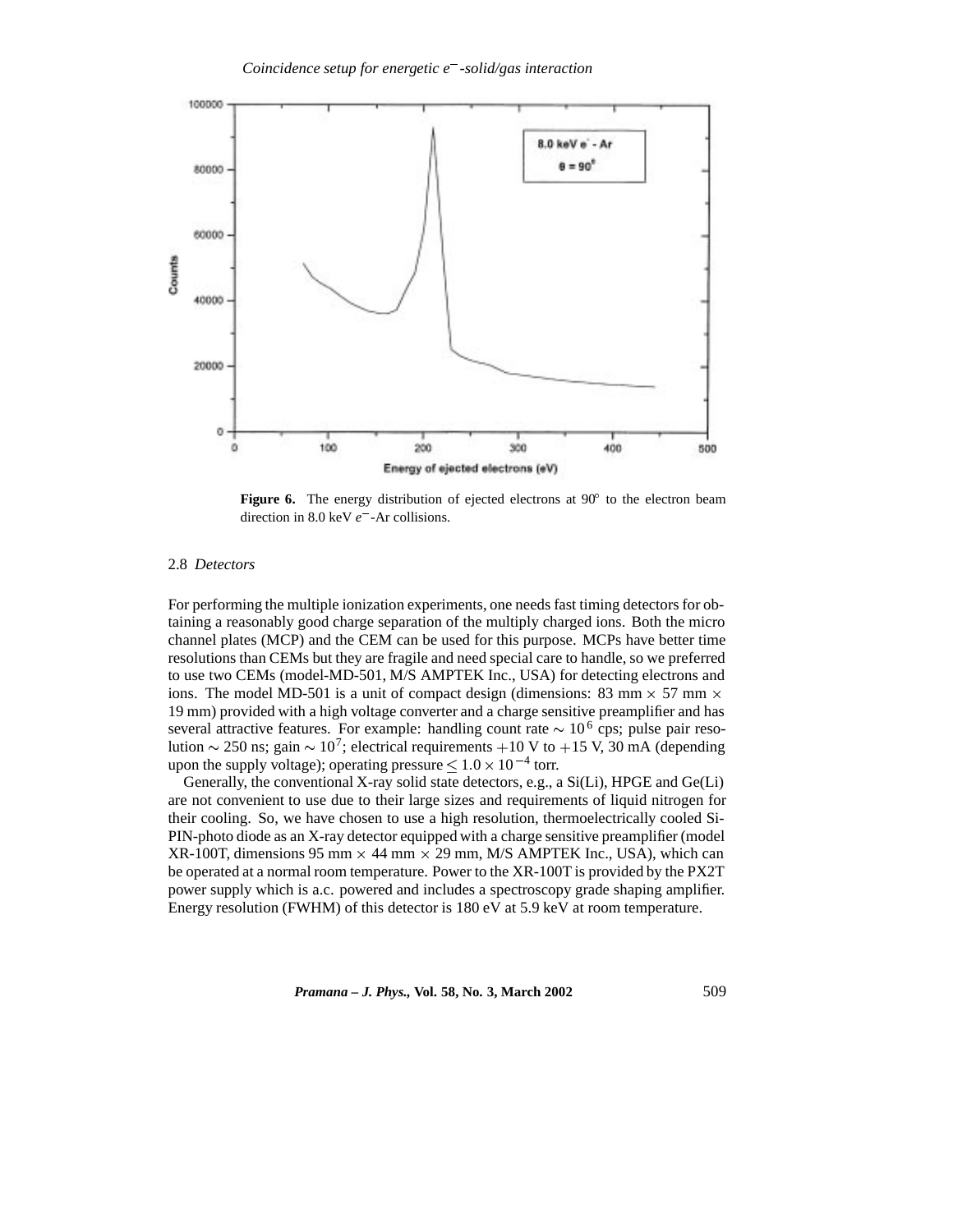

**Figure 7.** Block diagram of the electronic-circuits employed for processing signals in carrying out multiple ionization, electron and X-ray measurements. TFA: timing filter amplifier; CFD: constant fraction discriminator; T/C: timer/counter; TAC/SCA: time-to-amplitude converter/single channel analyzer; PHA: pulse height analyzer; PA: pre-amplifier; SA: spectroscopy amplifier.

# 2.9 *Signal processing and data acquisition system*

A block diagram of various electronics modules used in processing electron, ion and photon signals is shown in figure 7. Standard NIM modules are used to process electronic signals generated by the channeltrons and the X-ray detector. For multiple ionization experiments, two channeltrons are employed: one to detect the target ions and the other to detect the ejected electrons in coincidence. The output signals of these channeltrons are fed to a Quad timing filter amplifier, TFA (model-863, Ortec) and then into a constant fraction discriminator, CFD (model-TC 454, Oxford Instr.). CFD produces fast negative NIM pulses which are fed as 'START' and 'STOP' inputs to a time-to-amplitude converter, TAC (model-TC-863, Oxford Instr.). In our experiments, the ion signals derived from the TOF spectrometer is used as a STOP signal while the electron signals derived from PPEA as a START signal to the TAC. An Oxford window-based MCA (multi-channel analyzer) software and Oxford PCA-3, 8K-MCA card are installed in our computer (Pentium-200 MHz). The data acquisition, management, stripping and plotting etc. are made possible by interfacing the experiment with the above mentioned MCA.

In electron bremsstrahlung measurements, X-ray photons are detected by a Si-PIN photo-diode detector. The output of the detector is fed into the MCA input through various modules (described above) for the data acquisition.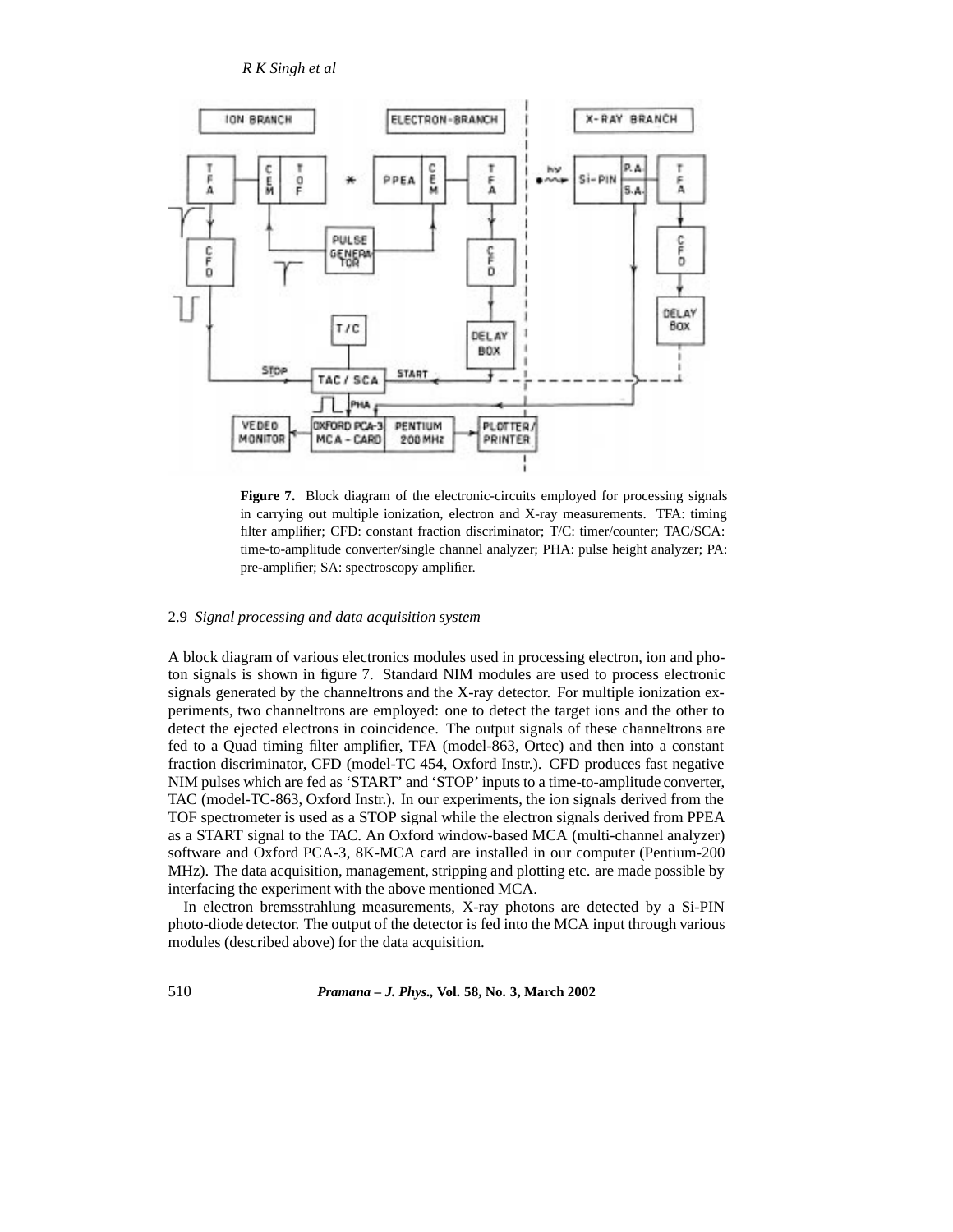In all the above mentioned experiments, the monitoring of electron beam current is accomplished by a pico-ammeter and the integration of electronic charges is done by a current integrator (EG&G, Ortec 439) for normalization purposes.

#### **3. Planned experiments with the setup**

- Measurement of partial doubly differential cross-sections of ions produced in collisions of 2.0 keV–30.0 keV electrons with atoms and molecules.
- Energy and angular distributions of electrons ejected from gaseous targets by keV electrons.
- Angular distribution of electron bremsstrahlung photons in keV-electron collisions with solid and gaseous targets.
- Electron backscattering studies from solid targets including thin films.

## 3.1 *Measurement of partial doubly differential cross-sections of ions produced by impact of* 2.0 *keV–*30.0 *keV electrons with atoms and molecules*

Multiple ionization of atoms, as a result of charged particle impact or photon impact is a complex phenomenon and has no complete mathematical formulation till date. Data are available for single differential cross-sections (SDCS) and doubly differential crosssections (DDCS) for multiple ionization of some atomic and molecular gases, but very few sets of data exist for partial doubly differential ionization cross-sections. So, we have planned to make a reliable and a systematic experimental study of partial doubly differential ionization cross-sections of inert gas atoms, for example, He, Ne, Ar, Kr and Xe in coincidence with ejected electrons of known energy and angle of emission.

We are interested in studying the partial doubly differential cross-sections for the collision reaction

$$
e^- + X \to X^{n+} + (n+1)e^-, \tag{1}
$$

where  $X$  is an atom of helium, neon, argon, krypton or xenon and  $n$  is the charge state of ion produced. Detection of one of the slow electrons (ejected from the target atoms) in coincidence with the product  $X^{n+}$  ions enables one to identify a particular *n*-fold ionization process. Experimentally, partial doubly differential cross-sections for *n*-fold ionization can be measured by using the relation

$$
d^2 \sigma^{(n)} / dE d\Omega = N_c^{(n)} \sigma_i / [N_i \Delta E \Delta \Omega \varepsilon],
$$
\n(2)

where  $N_c^{(n)}$  is the number of true coincidence counts for *n*-fold ionization,  $N_i$  is the number of detected ions,  $\varepsilon$  is the efficiency of detection system,  $\sigma_i$  is the total cross-section for multiple ionization and  $\Delta E$  and  $\Delta \Omega$  are respectively the energy band width and the solid angle of the electrostatic analyzer.

3.1.1 *Experimental procedure*: A well collimated electron beam cross-fires a beam of atomic gas effusing from a hypodermic needle. Ejected electrons from the interaction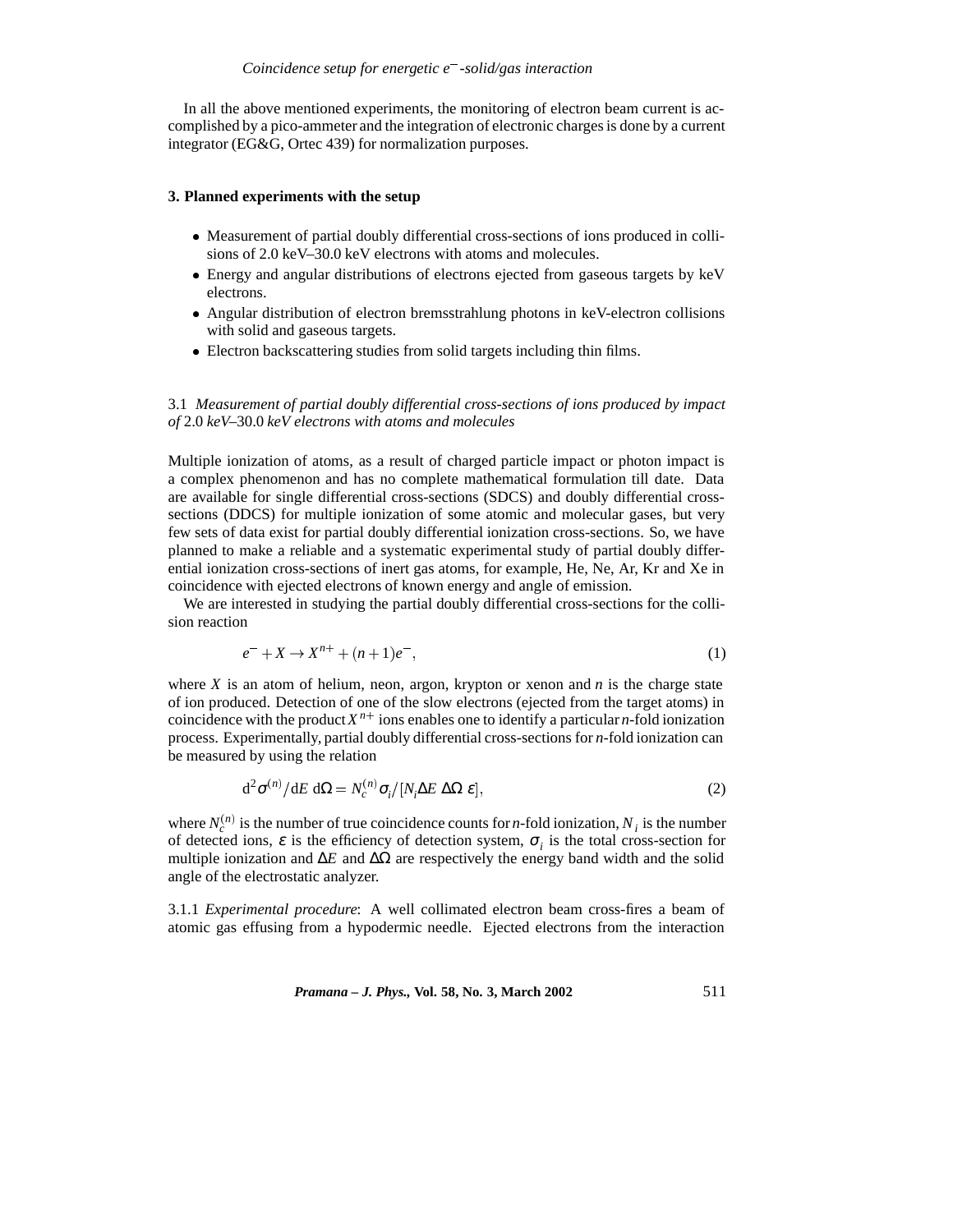

**Figure 8.** Deflection voltage  $V_D$  applied to one of the plates of PPEA versus energy of incident electrons  $V_0$ .

region are accepted with a narrow solid angle by a  $45^{\circ}$  parallel plate electrostatic analyzer positioned at different angles with respect to the electron beam direction and finally detected by a channeltron. Ions produced in the collision process are extracted by a small electric field ( $\sim 160$  V/cm) applied between the two plates P<sub>+</sub> and P<sub>-</sub> of the TOF spectrometer (see figure 3). Inside the TOF, ions are further accelerated and finally detected by a CEM as discussed in subsection 2.6. Both ion and electron signals coming from respective CEMs are processed with different NIM modules and a coincidence time spectrum is recorded in the MCA as described in subsection 2.9. The time delay between the arrival of ejected electrons and that of product ions at the respective CEMs gives information about the charge state of the ions.

Some results on the optimization of various components involved in measurement of multiple ionization process in keV-electron collisions with a dilute argon gas using the coincidence technique have been obtained. These are listed as follows:

- (1) Deflection voltage  $V<sub>D</sub>$  applied to one of the plates of PPEA versus energy of incident electrons  $V_0$ ; this gives the value of constant of PPEA = 0.574 (see figure 8).
- (2) Width of response of the PPEA to electrons having a single energy  $V_0$  as a function of  $V_0$ ; this gives the energy resolution of the PPEA = 2% with entrance and exit slit widths each  $= 1$  mm (see figure 9).
- (3) Variation of argon gas pressure as a function of  $Ar<sup>+</sup>$  ion counts for ensuring a 'single collision condition' the operating pressure is chosen to be about  $2.4 \times 10^{-4}$  torr (see figure 10).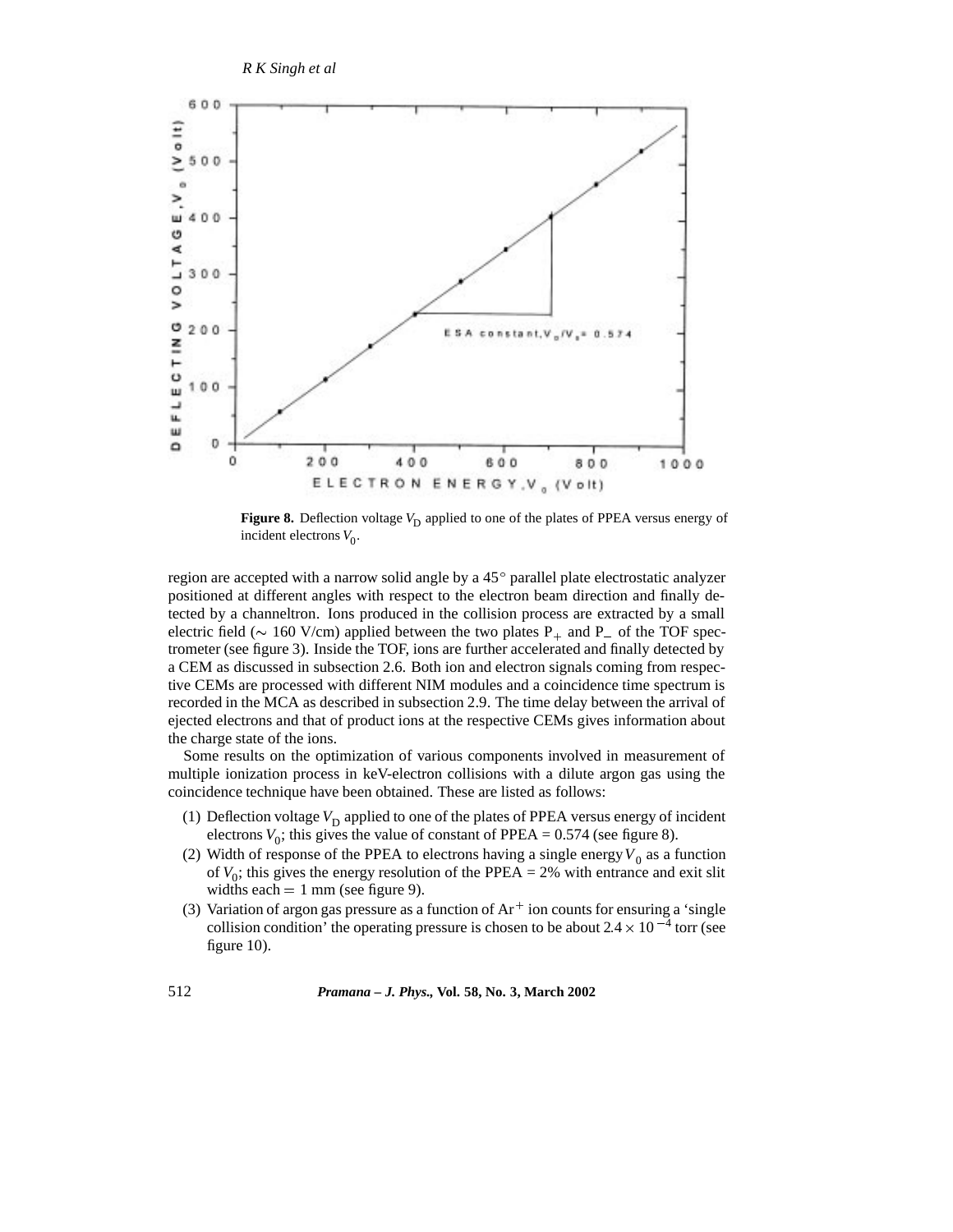

**Figure 9.** Width of response of the PPEA to electrons having a single energy  $V_0$  as a function of  $V_0$  with entrance and exit slit widths each equal to 1 mm.



**Figure 10.** Variation of argon gas pressure as a function of  $Ar^+$  ion counts for ensuring a 'single collision condition'.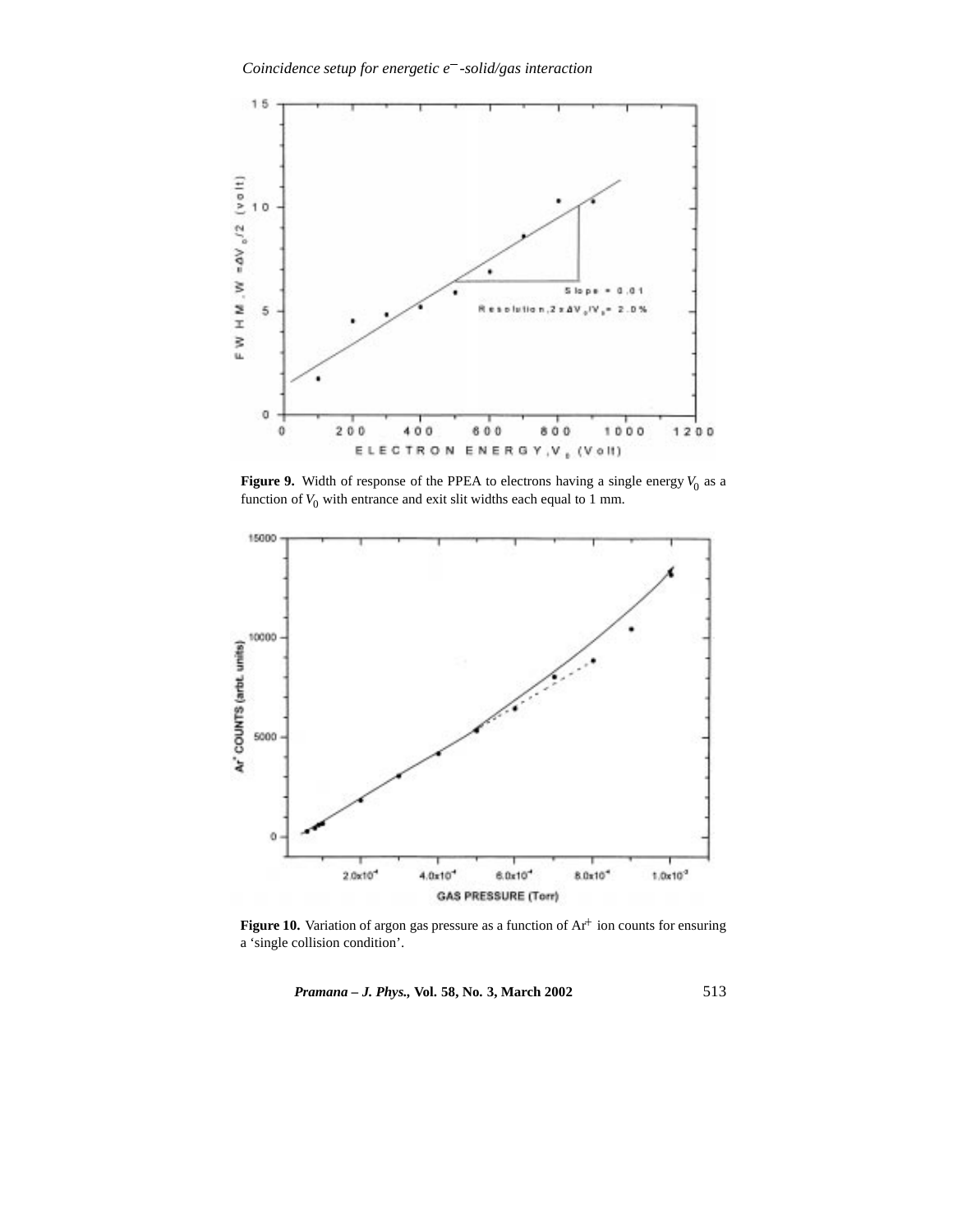

Figure 11. Variation of bias voltage of channeltron detector for TOF spectrometer as a function of  $Ar^+$  counts for ensuring detection of all ions having various charge states with equal efficiency.

- (4) Variation of bias voltage of channeltron detector for TOF spectrometer as a function of Ar<sup>+</sup> counts for ensuring detection of all ions having various charge states with equal efficiency; the operating bias voltage is chosen to be 2.9 kV (see figure 11).
- $(5)$  Variation of Ar<sup>+</sup> ion counts versus ion-extraction voltage for our TOF spectrometer; the optimum ion extraction voltage is found to be beyond  $-160$  V for all ions of different charge states with equal transmission at a post acceleration voltage of  $-800$  V. The CEM mouth voltage is  $-2.9$  kV (see figure 12).
- (6) A typical TOF spectrum of  $Ar^{n+}$  ions ( $n = 1-6$ ) obtained by making coincidences between ions with ejected electrons of all energies at 90° with respect to the incident electron beam direction in 20.0 keV e –Ar collisions in a single collision condition is shown in figure 13. The typical time resolution obtained in the experiment is about 10 ns for  $Ar^{4+}$  ions.

## 3.2 *Angular distribution of electron bremsstrahlung photons in keV – Electron collisions with solid and gaseous targets*

Atomic field bremsstrahlung (AFB) is the radiation of photons emitted in the scattering of an electron from an atom or ion. The phenomenon of electron bremsstrahlung in the Coulomb field of an atom can be represented by the following equation: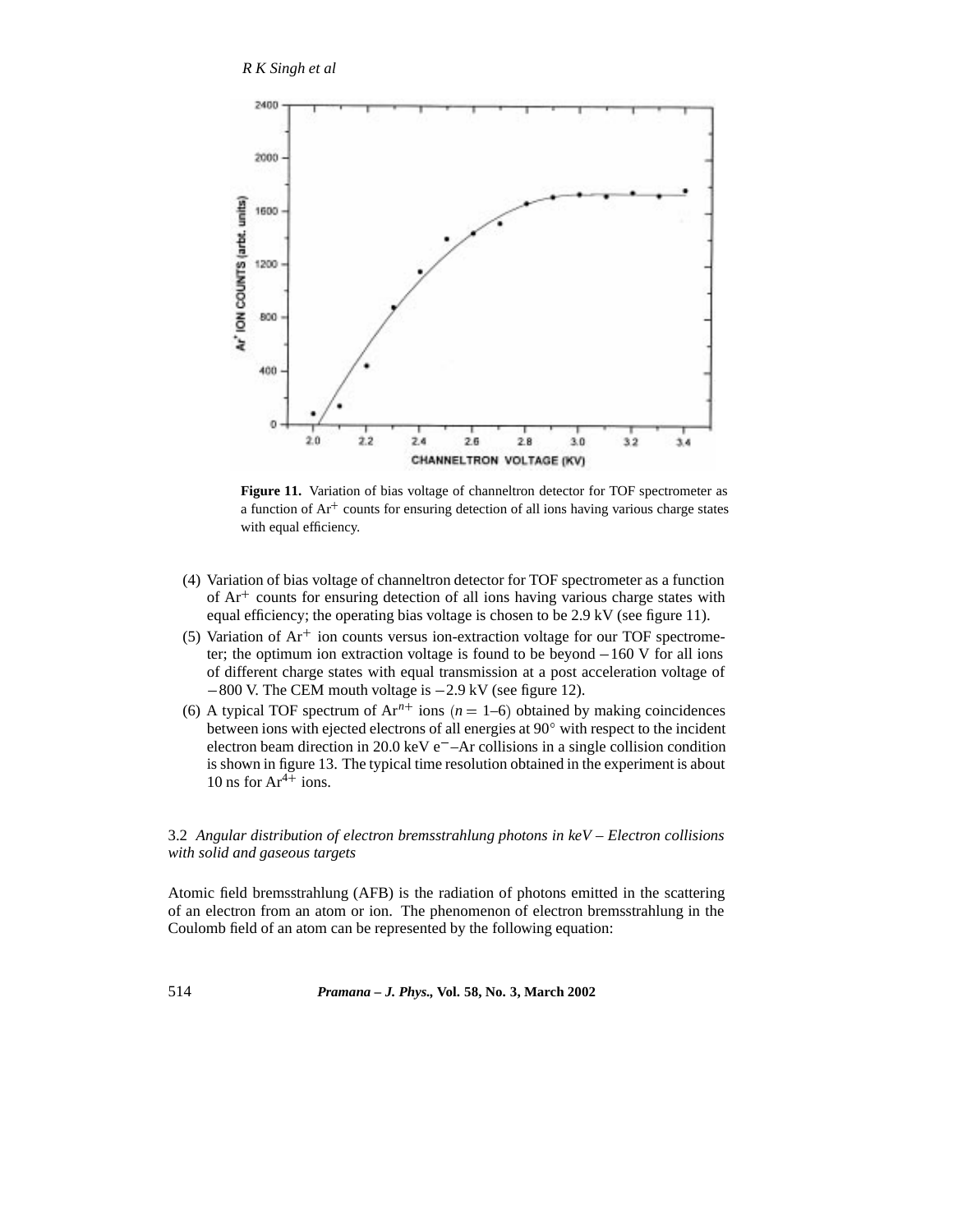

**Figure 12.** Variation of Ar<sup>+</sup> ion counts as a function of ion-extraction voltage at a post acceleration voltage of  $-800$  V. The CEM mouth voltage is kept at  $-2.9$  kV.



**Figure 13.** A typical TOF spectrum of  $Ar^{n+}$  ions  $(n+ = 1-6)$  obtained by making coincidences between ions with ejected electrons of all energies at 90 with respect to the incident electron beam direction in 20.0 keV *e* -Ar collisions in a single collision condition. A typical time resolution obtained is 10 ns.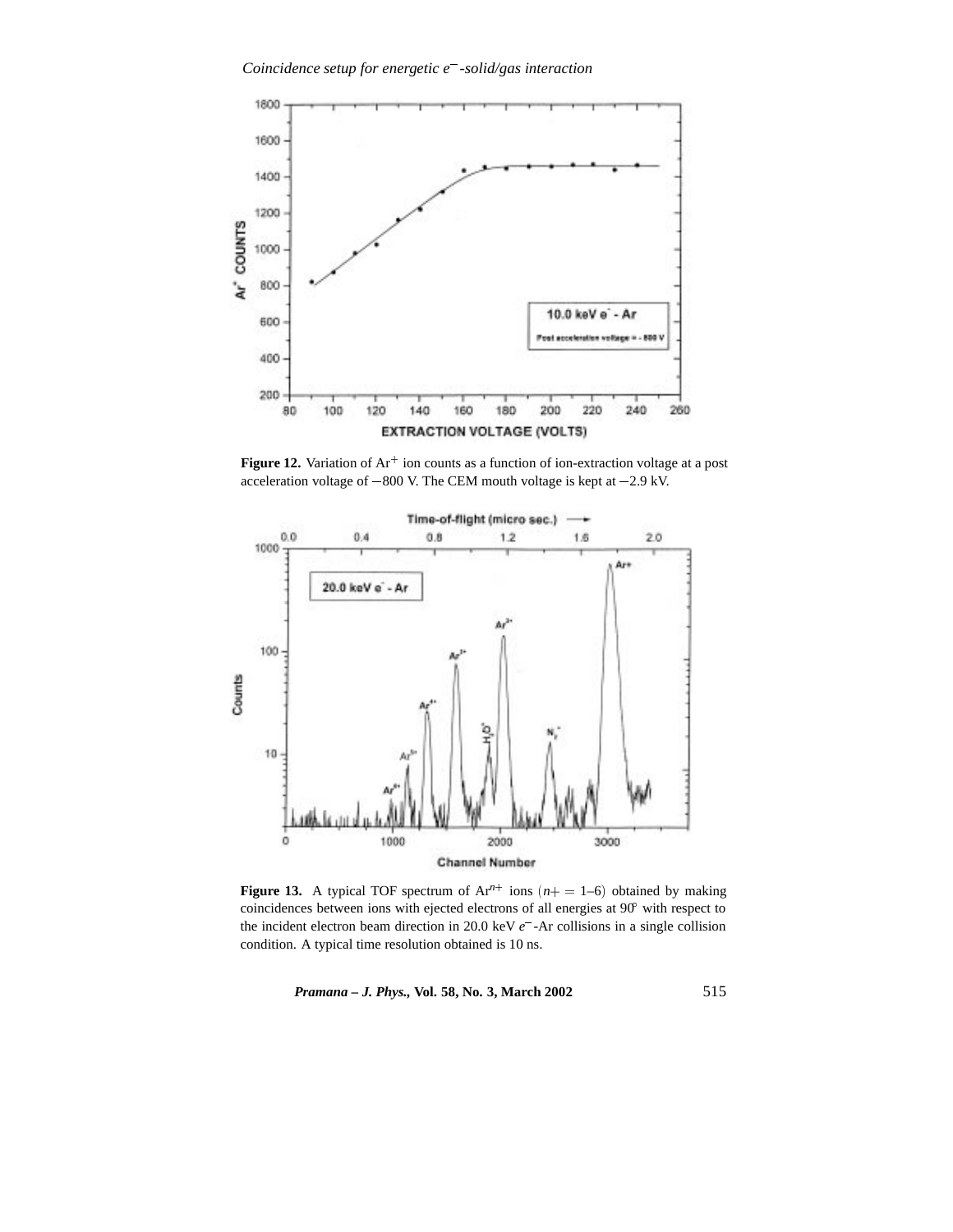$$
e_{i}^{-} + \text{atom} \rightarrow e_{s}^{-} + \gamma + \text{atom (unchanged)},
$$
\n(3)

where  $\gamma$  represents the emitted photon,  $e_i$  and  $e_s$  are incident and scattered electrons, respectively. The energy of photon is represented in terms of wave number *k*  $(k = 2\pi/\lambda =$  $|\mathbf{k}|$ , where **k** is a wave vector).

Investigations of the electron bremsstrahlung spectra may be grouped into two categories: (i) the targets are sufficiently thick to stop all the incident electrons, i.e., the targets may be foils (solid targets) which are thin enough to transmit a substantial fraction of X-rays but sufficiently thick to arrest all the incident electrons and (ii) the targets are extremely thin (gaseous targets) in order to allow the electrons to pass through with only a very small number of interactions. In the present setup, we have planned to study the angular distribution of AFB from both solid and gaseous targets and calculate the absolute and relative DDCS to provide additional experimental data for AFB at keV energies for testing the existing theories for semi thick and thin targets. The experimental absolute doubly differential cross-sections for the *thin* targets can be written as

$$
d^2\sigma/dk \, d\Omega = N_B(k) / [N_e N_t \varepsilon(k) \Delta k \, \Delta \Omega],
$$
\n(4)

where  $N_{\rm B}(k)$  is the number of bremsstrahlung photon counts at a particular photon energy *k* in energy window  $\Delta k$ ,  $N_e$  is the total number of incident electrons,  $N_t$  is the number of target atoms/cm<sup>3</sup>,  $\Delta\Omega$  is the solid angle of photon detector and  $\varepsilon(k)$  is the detector efficiency. Equation (4) is also applicable for the thick targets with the correction of electron energy loss, electron backscattering and photon attenuation using a modified Kramers– Kuhlenkampff–Dyson (KKD) formula [16].

3.2.1 *Experimental procedure*: (i) *Solid targets*: The scattering chamber and electron gun are evacuated to provide a base pressure of the system of about  $1 \times 10^{-6}$  torr. The chamber is equipped with a movable target holder in the vertical plane at its center, which facilitates the positioning of targets in front of the beam. A high purity thin foil of targets are mounted on the target holder. The photon emitted from the beam target interaction zone passes through a  $6 \mu m$  hostaphan vacuum window in the horizontal plane and finally strikes the X-ray detector. The detector can be placed at a chosen angle with respect to the incident beam direction. The photon signals generated by the detector are amplified, shaped and digitized. Accumulation of the desired AFB spectra for a chosen angle and incident energy is carried out on a window based MCA in PHA mode. The incident electron beam is monitored on the insulated target for normalization purposes.

(ii) *Gaseous targets*: A gas cell as described in subsection 2.2.2 is used to study the gaseous targets. The pressure of the gas is measured by a MKS capacitance manometer. The 'single collision condition' is ensured by measuring the linear dependence of the gas pressure as a function of bremsstrahlung photon counts in a chosen energy window∆*k* per incident electron for a given energy of impact. This 'thin' target ensures that the multiple scattering events are negligible. The incident electron beam is monitored on the Faraday cup (see subsection 2.3). A typical *x*-ray spectrum produced in collisions of 14.0 keV electrons with a dilute argon gas at  $90^{\circ}$  to the electron beam direction is shown in figure 14. The spectrum shows clearly the characteristic peak of Ar–K at about 3.0 keV and the continuous bremsstrahlung background underneath.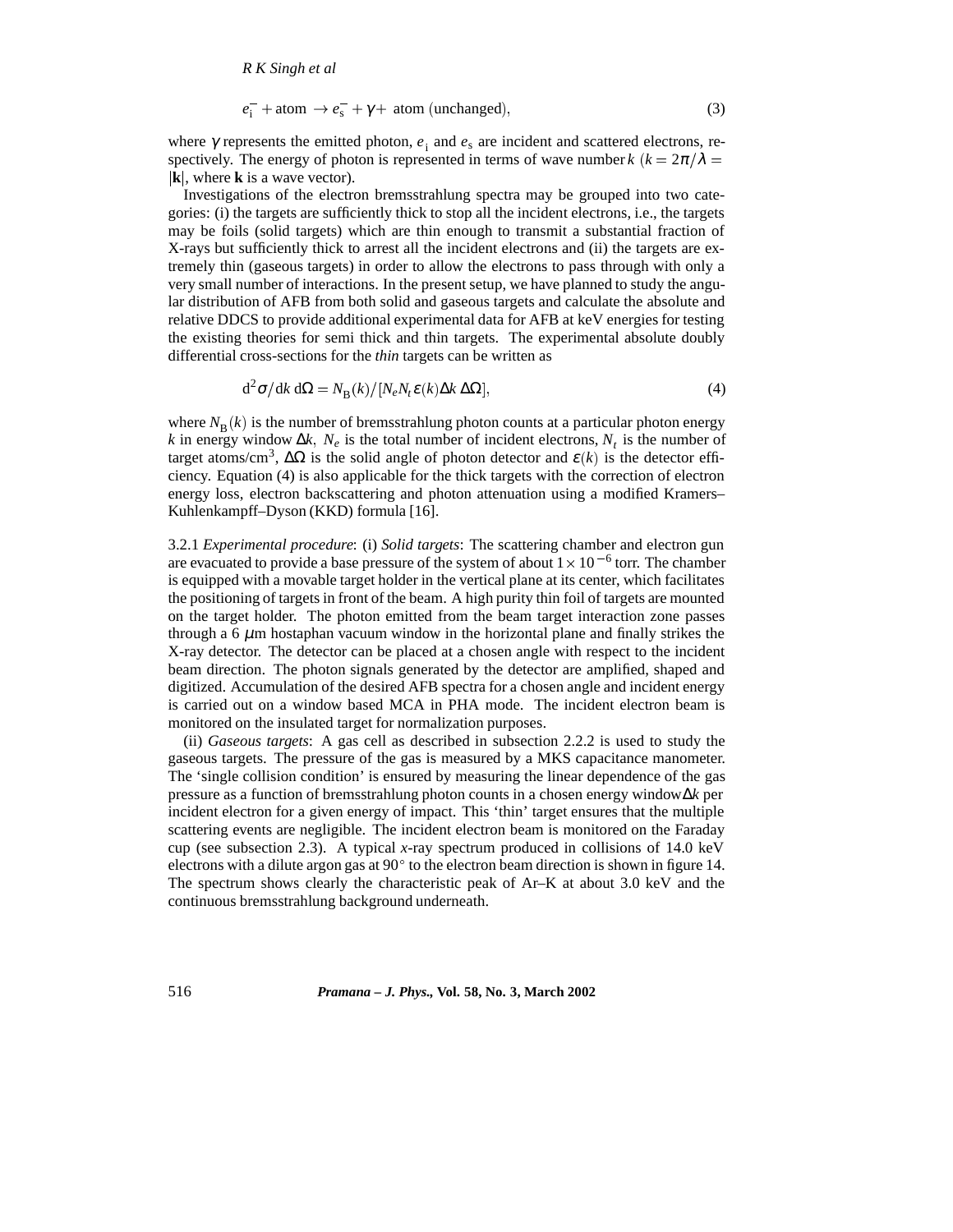

**Figure 14.** X-ray spectrum produced in collisions of 14.0 keV electrons with a dilute argon gas at  $90^{\circ}$  to the electron beam direction.

#### 3.3 *Electron-backscattering from solid targets*

Backscattered electrons refer to those electrons which have energies <sup>&</sup>gt; 50 eV and are scattered through more than 90°, when electrons of higher incident energy (say, a few keV) are directed towards a solid target. A backscattering coefficient ' $\eta$ ' is defined as the ratio of intensity of the backscattered electrons  $(i<sub>b</sub>)$  and the intensity of the incident primary electrons  $(i_p)$ , i.e.,  $\eta = i_b/i_p$ . The results obtainable for the backscattering coefficient  $\eta$  for higher atomic numbers at low impact energies in the literature are scarce and there are considerable inconsistencies among the reported works. We, therefore, plan to look into these inconsistencies more closely and conduct more precise experimental study of energy and angular dependence of backscattering coefficient and also of secondary electron emissions from solid targets (specially for high *Z*) with the present set up.

The secondary emission yield  $\delta$  is the ratio of the number of secondary electrons  $i_s$  to the number of primary electrons  $i_p$ ,  $\eta$  is related to  $\delta$  by the simple relation

$$
\delta = \delta_{\text{true}} + \eta,\tag{5}
$$

where  $\delta_{true}$  is the fractional yield consisting of 'true' secondaries (energy less than 50 eV). Following Bruining [17], who derived a relation for secondary electron emission as

$$
\delta_{\alpha} = \delta_0 \, \exp[\gamma x_d (1 - \cos \alpha)] \tag{6}
$$

which is also applicable to backscattering electrons, i.e.,

$$
\eta_{\alpha} = \eta_0 \exp[\gamma x_d (1 - \cos \alpha)],\tag{7}
$$

*Pramana – J. Phys.,* **Vol. 58, No. 3, March 2002** 517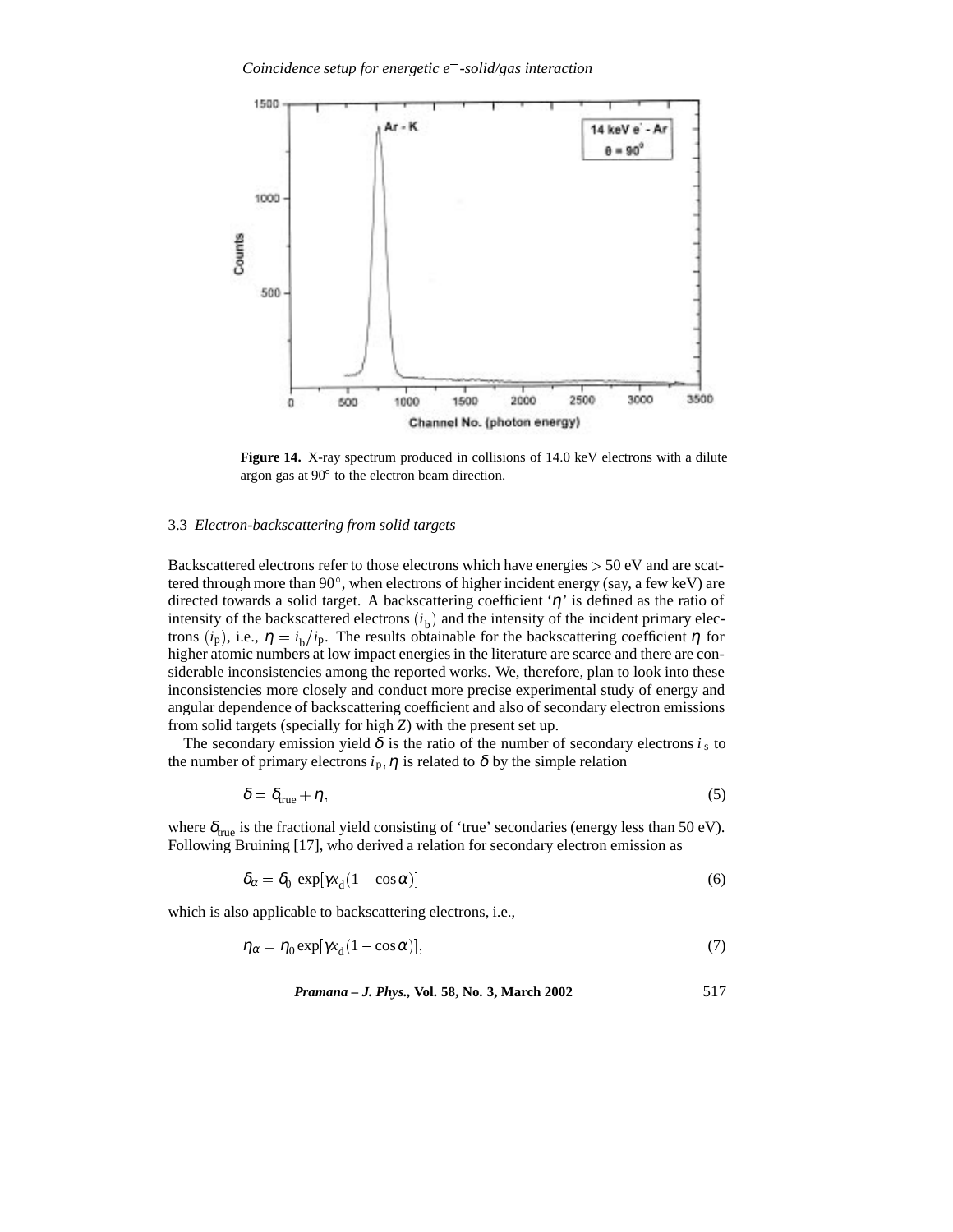where  $\eta_{\alpha}$  is the backscattering coefficient at incidence angle  $\alpha$ ,  $\eta_{0}$  for normal incidence,  $\gamma$ is the absorption coefficient and  $x_d$  is the diffusion range [18].

Equation (7) could be used not only to see the angular dependence of  $\eta$  but also to calculate the diffusion range  $x_d$  in the material if its absorption coefficient is available as a known parameter.

3.3.1 *Experimental procedure*: A highly pure and mechanically polished thick foil of a chosen solid target is fixed on the movable target holder which can rotate with respect to the direction of incident beam. In order to measure the angular dependence of  $\eta$  for a solid target at a given impact energy, experimental arrangement and procedures are followed in the manner as they are described in detail in our recent publication [12].

While measuring the total yield  $\delta$ , the grid is kept at +50 V, thus adding all the secondaries (true secondaries  $+$  back scattering). They are collected at the monitoring plate. With the help of plate current  $i_s$  and target current  $i_t$ , the total secondary emission yield  $(\delta)$ is calculated as

$$
\delta = i_{\rm s}/|(i_{\rm s} + i_{\rm t})|.\tag{8}
$$

From behaviour of electrons returning from the target surface, we can understand why secondary electron-imaging has been preferred in scanning electron microscopy. Secondary electrons have low energy and can easily be collected very efficiently by positively biased detectors. This way, one may get good signal-to-noise ratio. Backscattered electrons, on the contrary, do not fulfil these conditions.

#### **4. Conclusions**

Development of a new electron-recoil ion/photon coincidence setup for studying some elementary collision processes, like, electron bremsstrahlung, electron backscattering, innershell excitation and multiple ionization in collisions of keV-electrons with gaseous and solid targets is presented. Different components involved in the setup, particularly, the indigenously built units such as a TOF spectrometer, a 45 -parallel plate electrostatic analyzer and a compact multipurpose scattering chamber are discussed at length with respect to their design and fabrication aspect. A report on performance, optimization, efficiency, time resolution etc. of the ion and electron detecting systems is presented. Further, the test spectra for electron-recoil ion coincidence, ejected electron energy distribution and for X-ray spectrum from a gaseous target are produced. These examples illustrate the level of performance of the present setup and give us confidence to perform a meaningful experiment of a desired nature.

## **Acknowledgement**

We thankfully acknowledge the financial support given by Department of Science and Technology (DST), New Delhi, India under the project No: SP/S2/L-17/95 and by German Research Council (DFG), Germany under INSA/DFG International Collaborative Research Program. R K Singh and R K Mohanta are grateful for receiving the financial assistance from DST during the progress of the work.